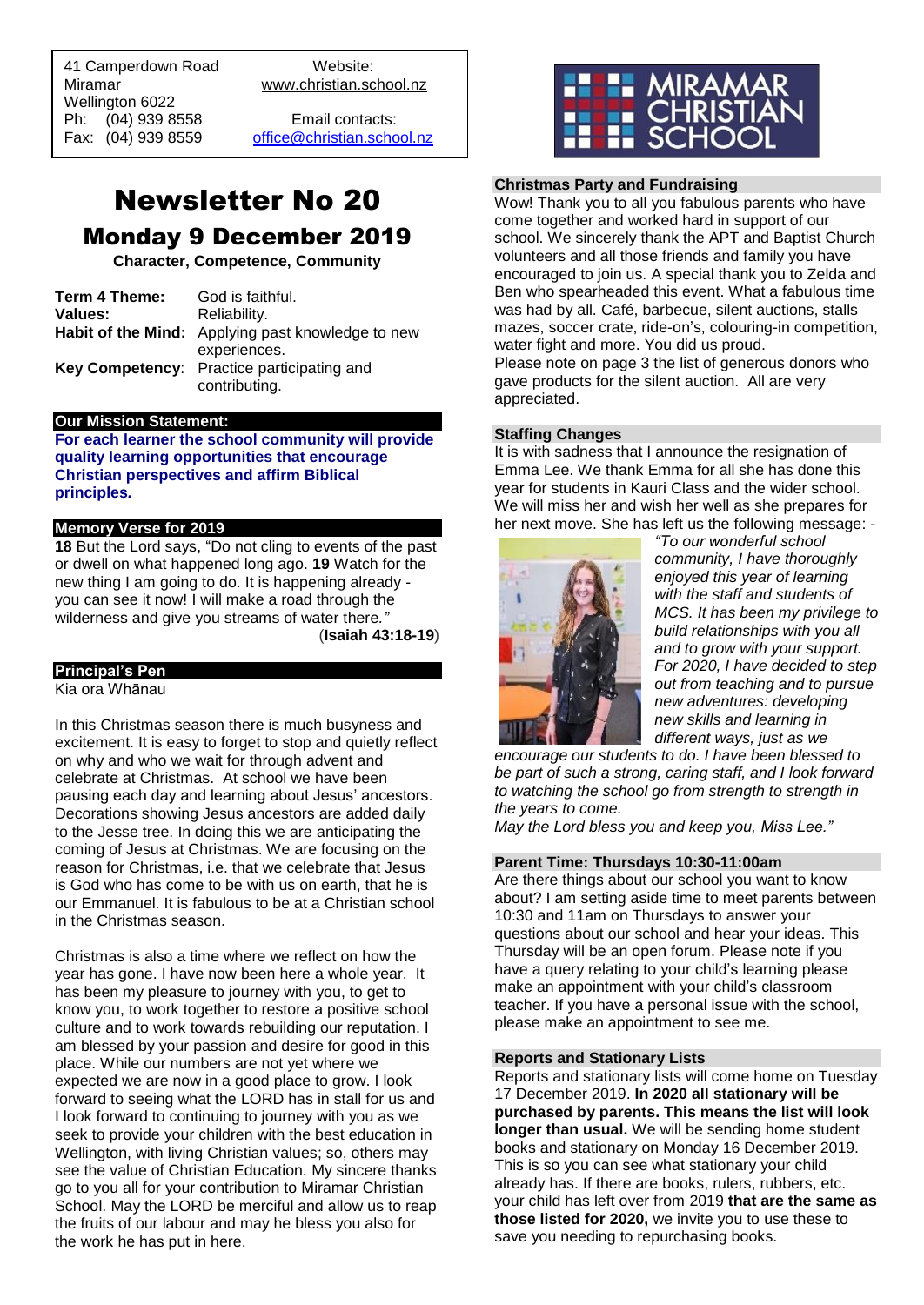#### **Student Learning**

Teachers have been focused on improving student learning. They have worked particularly hard in reading, introducing several different interventions to make gains. Their work has paid off and we are pleased to advise you that the number of students working at or above their expected curriculum level has increased over this year. If you are interested in seeing the rest of our data, please email me for a copy.





### Miramar Christian School Mathematics 2016-2019



#### **Changes in Peniel Fees 2020**

There will be a slight increase in Peniel Fees from 2020. Peniel have not increased fees for many years. This increase is to counter the effect of inflation over the years.

**How much will the Attendance Dues be from 2020?** Listed on the next page are the attendance dues amounts, the payment options (which include a 10% discount for early payment in full, and another 10% discount for two or more students at the school). Peniel will send you an invoice before the start of each term, and at the beginning of Term 1 Peniel will give you the option to pay for the full year and receive the 10% discount on the full year's amount.

|            |                | Option A         | Option B                      |
|------------|----------------|------------------|-------------------------------|
| Students   | Annual<br>Dues | Payment for full | payment<br>at the<br>start of |
|            |                | year by 28 Feb   | each term                     |
| 1 Student  | \$680.00       | \$612.00         | \$170.00                      |
| 2 Students | \$1,224.00     | \$1,101.60       | \$306.00                      |
| 3 Students | \$1,836.00     | \$1,652.40       | \$459.00                      |
| 4 Students | \$2,448.00     | \$2,203.20       | \$612.00                      |

**Prizegiving – 6pm Wednesday 11 December 2019** This is an exciting time of year where we get to acknowledge the learning and growth of all students. Every student receives a certificate, so attendance is compulsory. **Please drop your child at the Gateway Baptist Church after 8.30am on Wednesday 11 December 2019** for a prizegiving practice. We will walk back to school when we are finished the practice. In the evening we are asking everyone to **arrive in formal school uniform by 5.50pm for a 6pm start at Gateway Baptist.** We look forward to seeing you all there.

**Christmas Concert & Volunteers Thank you Morning Tea – 10:15am Friday 13 December 2019** We have had an amazing number of people helping this year. As a way of thanking you we are putting on a "Volunteers Morning Tea". This event will start with a piano concert in the hall at 10:15am followed by morning tea at 10:30am. If you have helped us this year, please consider yourself invited and come as we would love to be able to thank you.

**Beach Trip – 11:30am Monday 16 December 2019** Pray for fine weather on the Monday 16 December 2019. We are planning to walk over the hill to **Scorching Bay around 11:30am** for lunch and beach activity. Please ensure your child has sunscreen on and they have a water bottle (we will have some sunscreen at school to be reapplied if needed). We would love you to come and join us. There will be opportunity to help, and just relax and unwind. **Students will need to be picked up from Scorching Bay Beach at 3pm.**  While we would prefer all students walk, we recognise that some of our youngest Kowhai children would find the walk too much. If you think your Kowhai child will need a ride, and/or you are happy to assist with ferrying students over the hill please let Denise know.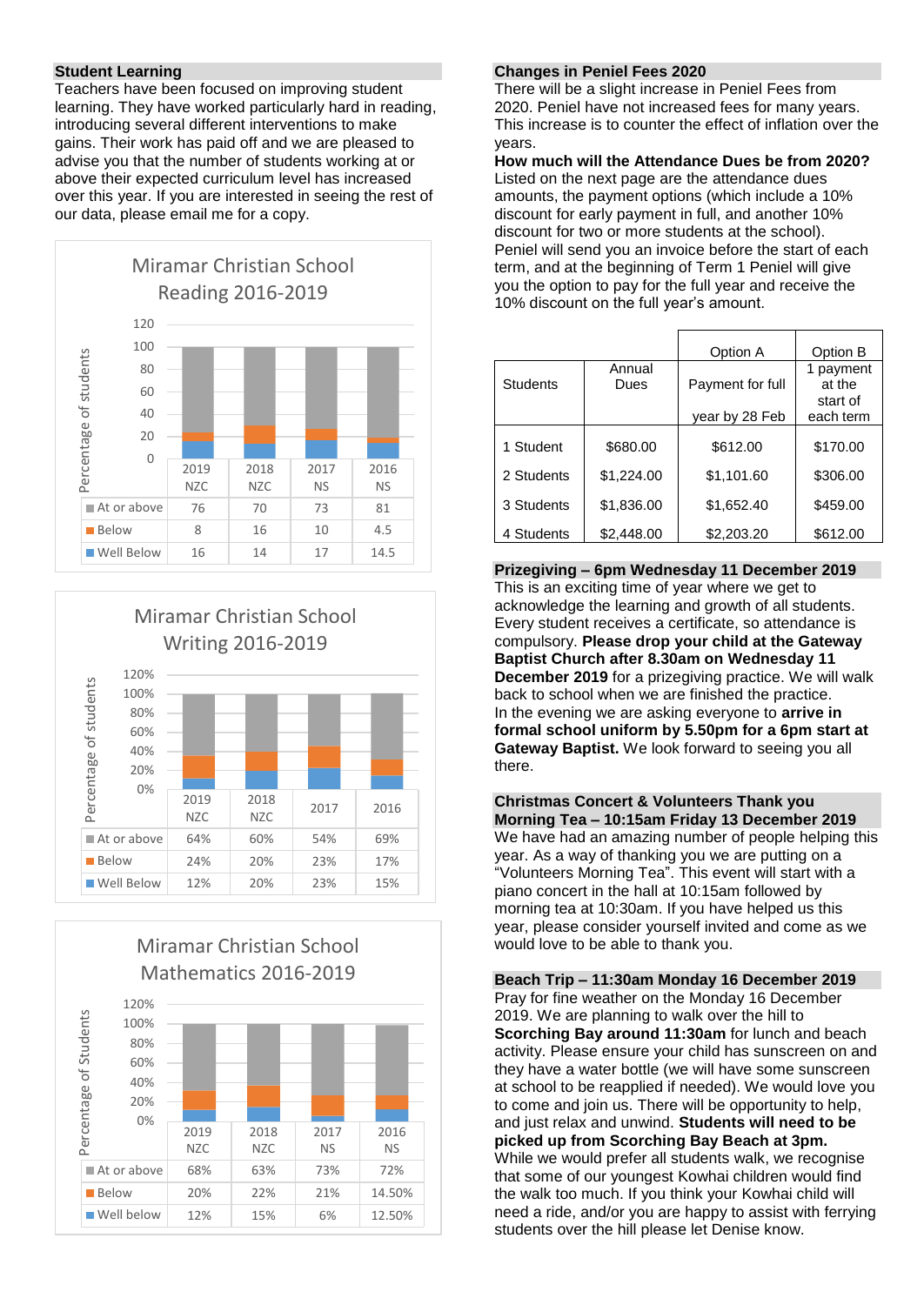#### **House Prize – Tuesday 17 December 2019**

T**he top House group will be going on an afternoon trip on Tuesday 17 December 2019**. The winning House will be announced at Prizegiving on Wednesday night and permission forms for the trip be handed out later this week.

#### **Last Day of School 2019**

**Wednesday 18 December 2019, is our last day of school. We will finish at 12:00pm**.

We look forward to seeing you again next year.

#### **Prayer points: -**

#### **Thank God:**

- For the fabulous Christmas Party on Saturday and the buzz it created in our community.
- For our incredibly committed APT, Gateway Baptist and other friends and family who enabled the Christmas Party to be a success.
- For the BoT and Peniel trust.
- For our faithful volunteers.
- For God's faithfulness to Miramar Christian School for the last 40 years.

#### **Please pray:**

- There would be a positive ripple effect for our school, from the Christmas Party in the community.
- For opportunities to build on the connections we have made with preschools, churches and other community places.
- For our school to continue to have an open stance and look for ways to bless and give others.
- For a committed volunteer to complete regular grant applications on behalf of Miramar Christian School.
- For wisdom, energy and commitment to finish the year well and begin the plans required for 2020.
- For God's anointing and blessing on the 2020 Kauri Teacher.

For our prayer students and their families: - **Week 9:** Tanikah, Erik, Justine **Week 10:** Zinnia, Mary, Josiah

Thank you for your commitment and prayers.

Ka nui tēnei **Kaye Gillies Principal**

#### SCHOOL DIARY

| <b>Every Mon</b>     | Prayer Group, Hall, 2:30pm                      |
|----------------------|-------------------------------------------------|
| <b>Every Mon/Fri</b> | Wheels Day / Wear PE Uniform                    |
| <b>Every Wed</b>     | Subway ordered lunch (optional)                 |
| <b>Every Thurs</b>   | Technicraft (Yrs 7-8)                           |
| <b>Every Fri</b>     | Music Lessons, 8:30am - 10:00am                 |
| <b>Every Friday</b>  | Assembly 2:15pm                                 |
| <b>Every Sun</b>     | 10am Gateway Baptist Church - all welcome       |
| Dec                  |                                                 |
| Mon 9 Dec            | BoT Mtg, 6pm, Staffroom                         |
| Wed 11 Dec           | Prizegiving Rehearsal, 9am @ Gateway            |
| Wed 11 Dec           | MCS Prizegiving, 6pm @ Gateway                  |
| Thurs 12 Dec         | MCS starts at 10am                              |
| Fri 13 Dec           | Volunteer Helpers Concert & Morning Tea 10:15am |
| Fri 13 Dec           | Assembly 2:30pm                                 |
| Mon 16 Dec           | MCS Beach Trip p.m.                             |
| Tues 17 Dec          | MCS Winning House Prize p.m.                    |
| Tues 17 Dec          | School Reports sent home                        |
| Wed 18 Dec           | Term 4 ends (12pm)                              |
| Feb-20               |                                                 |
| Mon 3 Feb            | Teacher Only Day - No School                    |
| Tues 4 Feb           | Term 1 starts 9am                               |

**We wish to thank the following sponsors: -**

## **MUSEUM OF NEW ZEALAND TE PAPA TONGAREWA EMBASSY MAORI ARTS HANNAH GALLERY** PLAYHOUSE **MARKHOLMS**

*Bruce Heesterman - Flights over Wellington*



The Interiors Destination



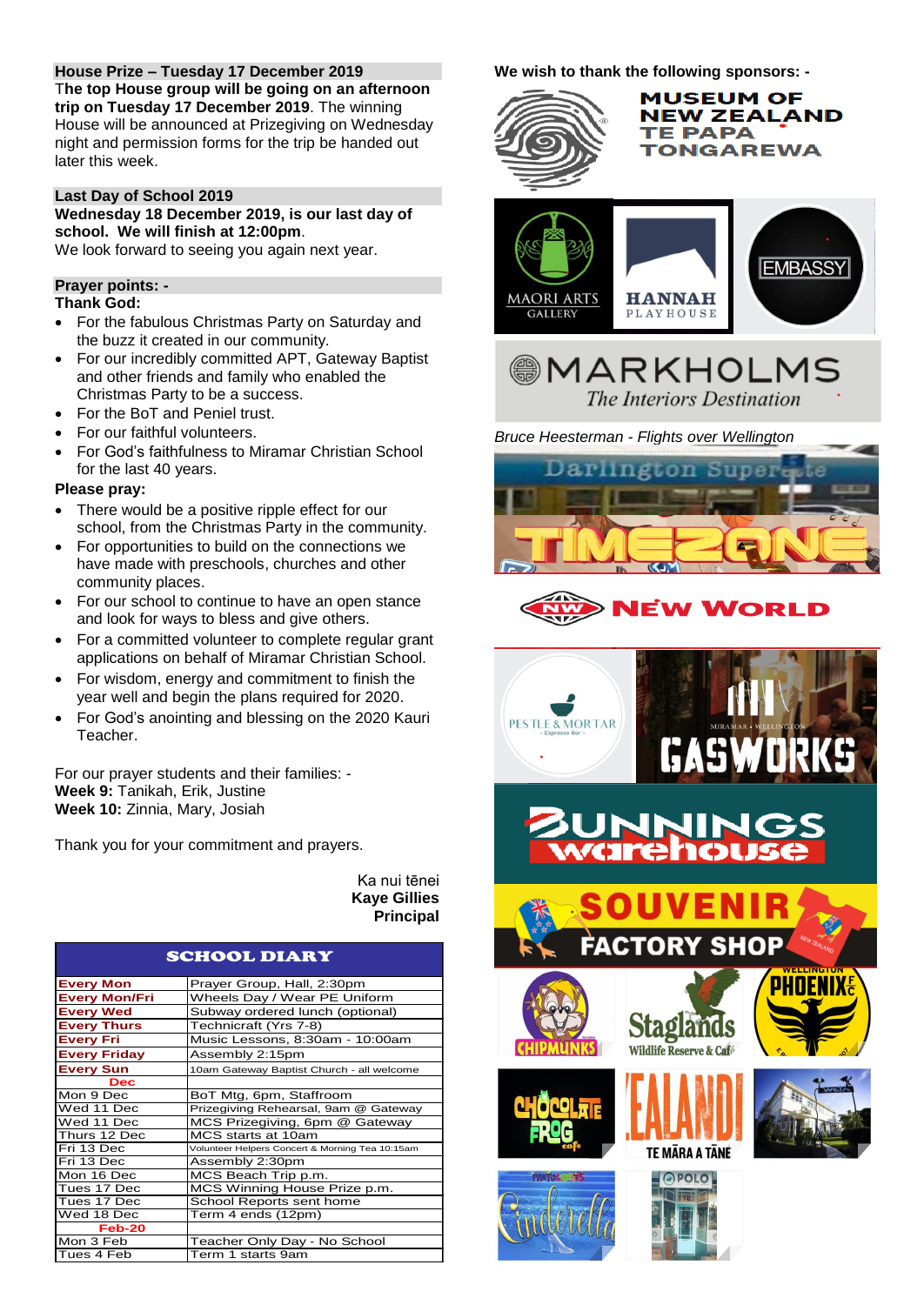

# SPORTS<br>FOR GOOD

#### Help Kids play sport by donating sports equipment to the Community Sports Bank

Sport Poverty is a growing issue within our communities with three main barriers to sport participation; subs/fees, equipment costs, and transport. The aim of the<br>Community Sports Bank Project is to reduce/eliminate the cost of equipment for those in need and by this, increase sport participation and increase activity.

> Location thehub - Toitu Poneke Community & Sports Centre 49 Kilbirnie Cresent, Kilbirnie, Wellington

Equipment drop off points: thehub - 49 Kilbirnie Crescent, Kilbirnie Kilbirnie Lyall Bay\*Community Centre - Bay Road, Kilbirnie Wellington City Mission - 19 Gordon Place Newtown

> For more infomation please contact thehub on 027 435 4137 or toituhub@gmail.com.



 $\mathbf{r}$ 



#### **Kites at Christmas**

The Rotary Club of Courtenay Place is inviting children and families to a Kite Flying event at Liardet Park (Berhampore) on Sunday 15 December (10.a.m. to 2.00 p.m.)

\$5 per entrant. Prizes for construction, artwork and flying skills!

Come out in the fresh air and take advantage of our Wellington winds.

For more details check us out at rccp.org.nz, or ring Geoff Henry (3883536)



FREE PARENTING HELPLINE | www.parenthelp.org.nz **ISSUES ALL AGES** 0800





**WWW.BIGAIRGYM.CO.NZ** WGTN 04 383 8779